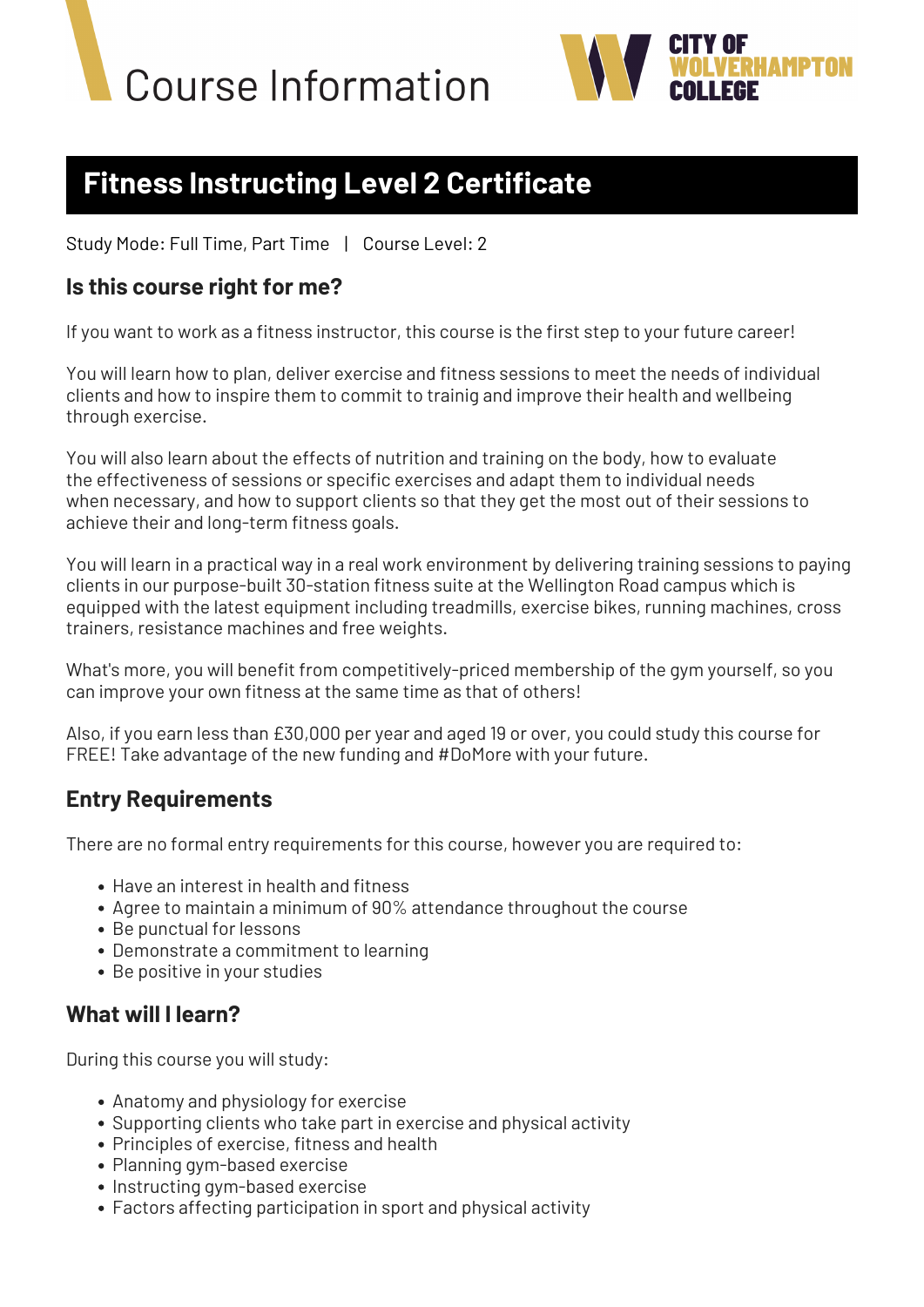- Planning and preparing for personal exercise and nutrition
- Instructing a circuit training session

# **What skills will I gain?**

By studying this course you will:

- Develop practical skills in gym-based exercise, delivery of leisure activities, fitness testing and emergency first aid
- Improve your interpersonal and communication skills, self evaluation and reflection
- Learn about anatomy, physiology and nutrition, the components of an active and healthy lifestyle and the factors affecting participation in physical activity
- Develop an understanding of health and safety, safeguarding and child protection, employment rights and responsibilities and the sport and active leisure industry as a whole

# **How will I be assessed?**

This is a practical course and there are no exams.

Throughout the course you will be assessed in the following ways:

- Individual and group presentations
- Client case studies
- Role play in a range of related scenarios
- Ouestion and answer sessions
- Producing informative display materials
- Timed assessments,
- Work-based assignments
- Observation of your work with clients
- Production of a portfolio of evidence demonstrating your learning and activities throughout the course

### **What can I do next?**

Successful completion of the course will enable you to progress to:

- Personal Training Level 3 Diploma
- Sport Level 3 Dipl
- A career as a fitness instructor

# **Why study with us?**

Five reasons to choose us:

- Purpose-built sports centre equipped with latest fitness and training equipment
- Work with paying clients as part of your course
- Boost your own strength and fitness as part of your course
- Industry-recognised qualifications to impress future employers
- Experienced tutors who have worked in the industry themselves

### **Delivery**